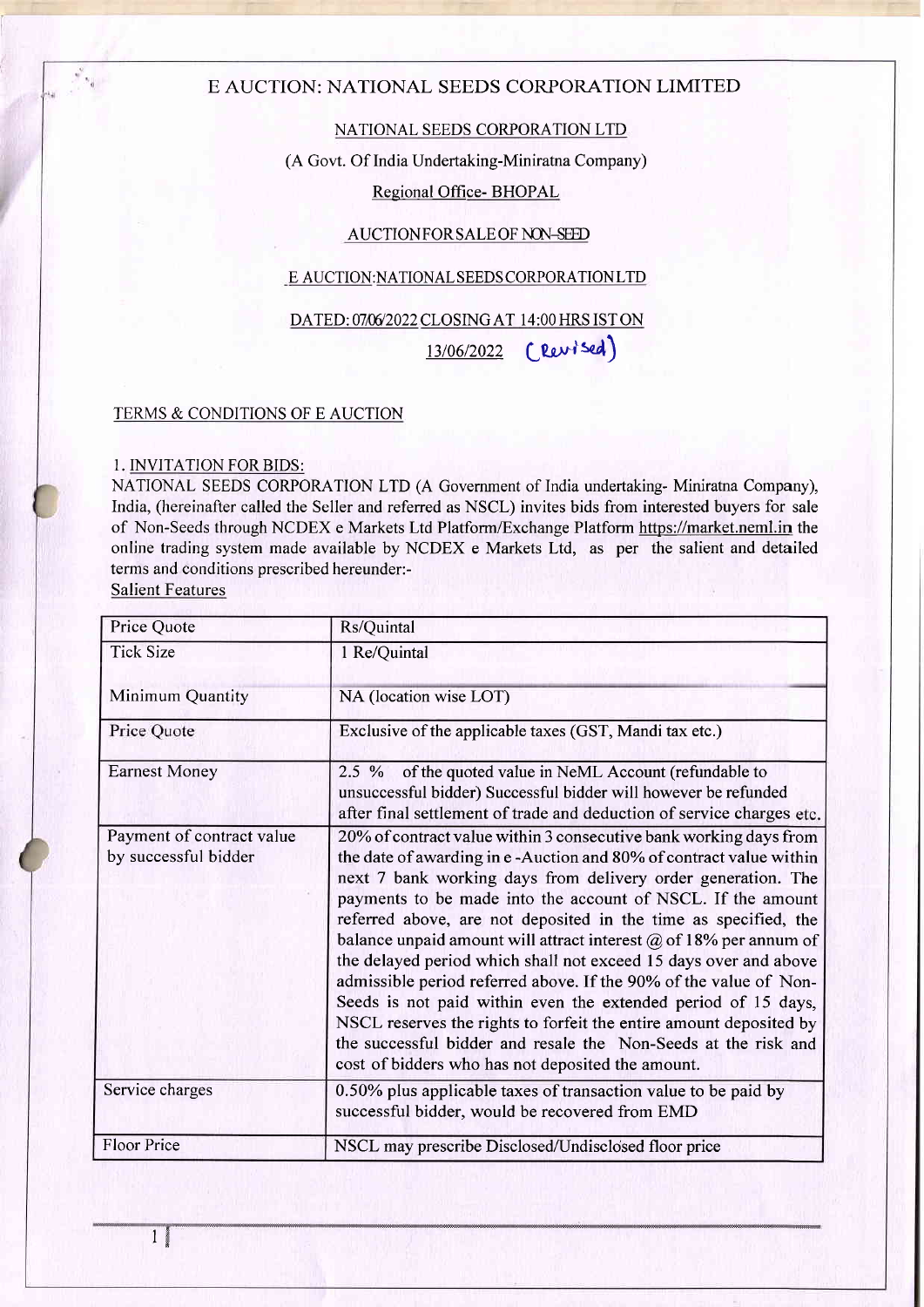| Declarations of Non-Seeds | Successful bidder of treated seeds would be required to submit a<br>declaration on Non-Judicial stamp paper of Rs.100 duly notarized<br>within 3 days of award of auction that sold seeds would not be used for<br>fodder, food and any other wrong purpose.(As per Annexure III)                                                                                                                                                                                                                                                                                                                                                                                                                                                                                                                                                                                                                                                                                                                                                                                                        |
|---------------------------|------------------------------------------------------------------------------------------------------------------------------------------------------------------------------------------------------------------------------------------------------------------------------------------------------------------------------------------------------------------------------------------------------------------------------------------------------------------------------------------------------------------------------------------------------------------------------------------------------------------------------------------------------------------------------------------------------------------------------------------------------------------------------------------------------------------------------------------------------------------------------------------------------------------------------------------------------------------------------------------------------------------------------------------------------------------------------------------|
|                           | E AUCTION: NATIONAL SEEDS CORPORATION LIMITED                                                                                                                                                                                                                                                                                                                                                                                                                                                                                                                                                                                                                                                                                                                                                                                                                                                                                                                                                                                                                                            |
| Stock lifting             | Staggered lifting permitted, however no delivery will be made<br>before receiving full payment (excluding EMD) of allotted quantity.<br>The lifting of the Non-Seeds must be completed within 15 working<br>days from the award of e-auction, if due to certain unavoidable<br>circumstances it is not possible for NSCL to deliver the Non-Seeds<br>with in stipulated period, NSCL can enhance the delivery period as<br>may be necessary. The Non-Seeds sold can be kept in the godown at<br>the risk of the purchaser for a period of 15 days from the stipulated<br>lifting period (15days from the award of e auction) on payment of<br>godown rent $@$ of Rs.0.50 per qtl., per day which will be charged<br>extra. If the Non-Seeds is not lifted within the said period, the<br>NSCL reserve the right to forfeit the whole deposit amount along<br>with EMD without prior intimation and resell the Non-Seeds at the<br>buyers risk and cost and entire loss due to variation in selling price<br>will be recovered from the purchaser along with other incidental<br>charges. |
| System of auction         | If the offered quantity is less than 1000qtls. English auction will be<br>followed whereas for more than 1000qtls, Yankee auction will be<br>followed. In case of English auction, the bidders should quote for<br>entire quantity where as in case of Yankee, the bidders are allowed<br>to quote for part of auctioned quantity. However all the bidders are<br>allowed to lift the stock at H1 rate only.                                                                                                                                                                                                                                                                                                                                                                                                                                                                                                                                                                                                                                                                             |

### 2. ITEMS. QUALITY AND QUANTITY:

The Non-Seeds are offered by NSCL on "as is where is basis" at the locations as per Annexure-I.

- ! Bids received for less than the specified quantity for a particular location and item shall not be considered.
- $\Gamma$  The representative samples can be inspected hetween 10.00 A.M to 5.30 P.M on all working days at the place where the stocks proposed for sale are available.
- U The bidder must check thoroughly the quality of the stocks before participating in e auction.
- ! Bid quantity mentioned above is only approximate and may vary.

#### 3. PRICE:

NSCL may declare the disclosed/undisclosed floor price of commodities in consultation with NCDEX <sup>e</sup> Markets Ltd. Price to be quoted in delivered weight and quality basis on 'as is where is' basis. The evaluation and finalization of bids received shall be made on the basis of the highest price quoted by the bidders. Prices are excluding APMC Cess and all expenses, GST (if any).

#### 4. VALIDITY:

The Bids of all Bidders as at the final close of the E-Auction Session must remain valid up to 5 Days. Bid would remain valid in the system unless the bid is knocked off by better bid or filled at the end of the auction schedule time as agreed between NCDEX e Markets Ltd & NSCL. NSCL will provide its consent on the e-auction results within 5 working days from the next day of auction. Subsequent to consent from NSCL, the prices will remain valid till lifting of the stock from winner.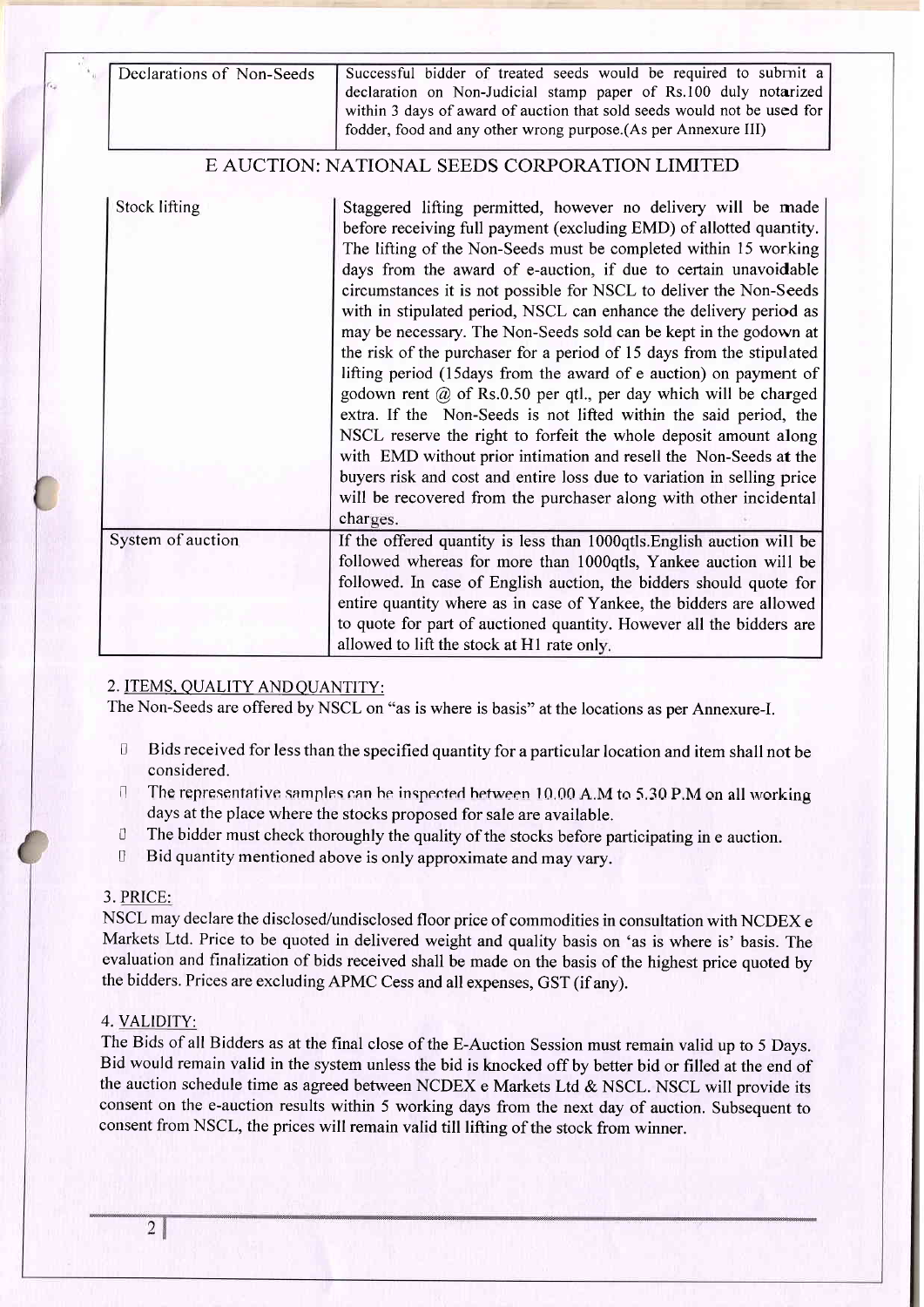#### 5. PRE-REQUISITES FOR BIDDING THROUGH NCDEX E MARKETS LTD PLATFORM

Bidder referred to in this E-auction notice is any real individual or legal entity who wishes to buy their requirement of Seed as Non-Seeds, through the online auctions on NCDEX e MarketsLtd. Only the registered members of the NCDEX e Markets Limited can become bidders after fulfilling all the terms & conditions put in place for the e-Auctions.

# E AUCTION: NATIONAL SEEDS CORPORATION LIMITED

Bidders may contact Customer Service Group of NCDEX e Markets Limited on 9960446662/9556994441/+91 022-66473154/66473153 or alternatively email askus@neml.in for any clarifications regarding membership & terms and condition of e-Auction.

### 6. EMD & Deposit:

a. An amount equivalent to 2.5% of the bid amount shall be deposited by the bidder with NCDEX e Markets Ltd, before placing any bid, in the Common Exchange EMD account having following details

| NCDEX e Markets Ltd., Bank Account Number |                                             |                        |             |  |  |
|-------------------------------------------|---------------------------------------------|------------------------|-------------|--|--|
| <b>Bank Name</b>                          | <b>Account Number</b><br><b>Branch Name</b> |                        |             |  |  |
| <b>HDFC</b> Bank                          | 00990690013043                              | Fort Branch,<br>Mumbai | HDFC0000060 |  |  |
| Axis Bank                                 | 004010202176811                             | Fort Branch,<br>Mumbai | UTIB0000004 |  |  |

### For the E- Auction by way of:

Demand Draft/Pay Order in the name of NCDEX e Markets Ltd, payable at

Mumbai

- I RTGS/NEFT Transfer
- **U** Direct Deposit/Transfer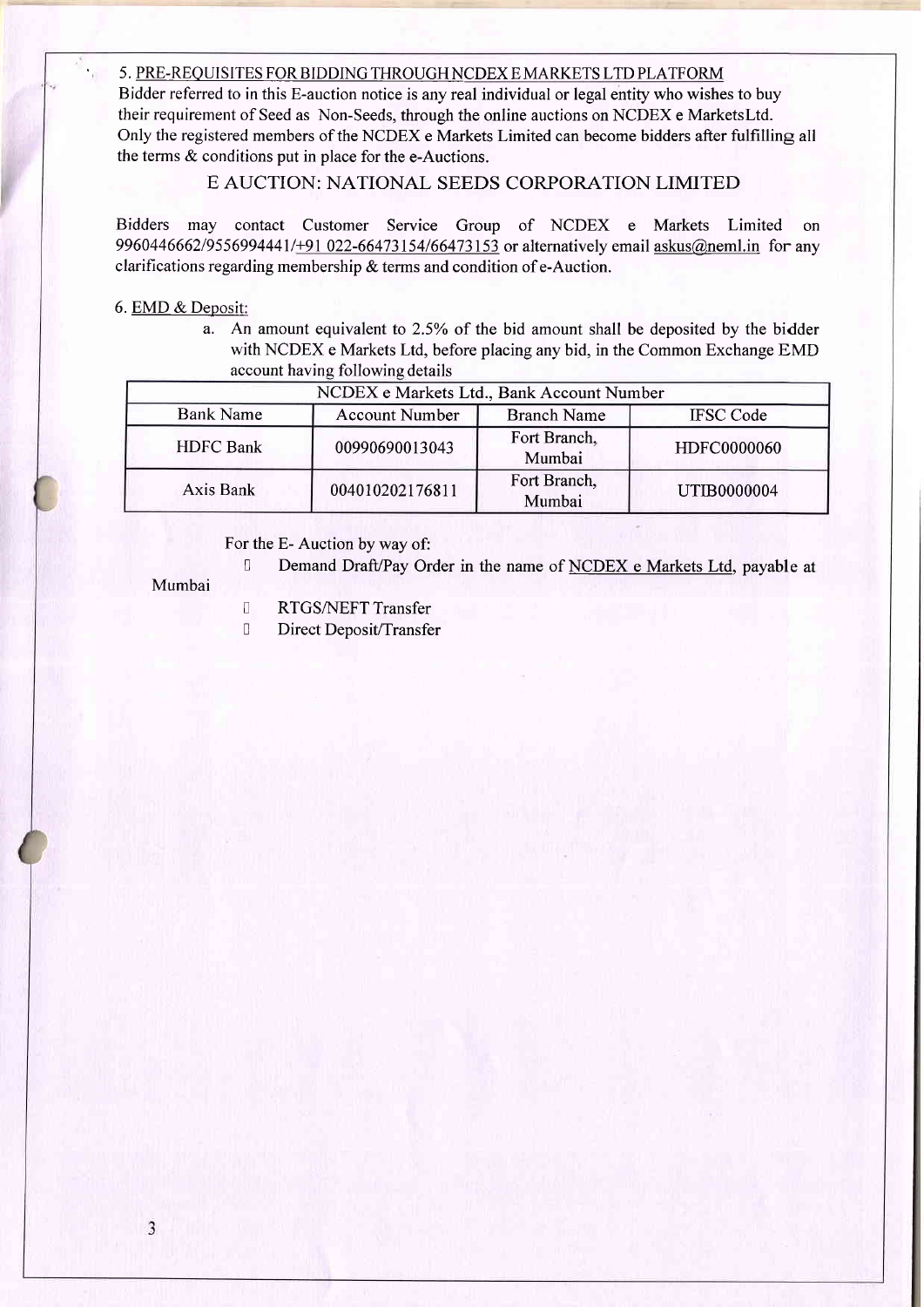- b. The bidder/member should intimate NCDEX e Markets Limited for the transfer of funds through CS Tracker Module- https://cst.neml,in in the prescribed manner (Contact Customer Service Group on +91022-66473153154)
- c. The bidders shall be allowed by NCDEX e Markets Ltd to bid only if the requisite EMD amount is available in the Common Exchange EMD Account of NCDEX e Markets Ltd. The amount deposited as EMD would determine the bidding capacity of the bidder.

d. Only the EMD of the highest bidder would be blocked by NCDEX e Markets Ltd. EMD of the unsuccessful bidder(s), including those whose bid(s) are not accepted due to non-fulfillment/not meeting the conditions attached to the bid(s), will be retumed by NCDEX e Markets Ltd on the withdrawal request made by the bidder through CS Tracker module latest by seven (7) days from the date of close of the E Auction.

### 7. ONLINE BIDDING/E.AUCTION SESSIONDETAILS:

- a. The Auction Session will open on one particular dayldate as decided between NCDEX <sup>e</sup> Markets Ltd & NSCL.
- b. If any bid is received 3 minutes prior to the schedule auction closing time, then the auction schedule shall be extended for 5 minutes over and above the schedule auction end time. There shall be maximum 3 such extensions.
- c. The bidders shall place their bids online on NCDEX e Markets Ltd Platform https://market.neml.in, the online trading system made available by NCDEX e Markets Ltd as per the terms and conditions of the E Auction such as the minimum quantity for putting the bids, required EMD deposit etc.
- d. The Bidders to quote in Indian Rupees/Otl for each item on offer.
- e. NSCL may specify a floor price below which no bids shall be accepted by NCDEX <sup>e</sup> Markets Ltd Platform.
- f. The incremental tick size shall be Rs. 1 (One Rupee)/qtl.
- g. During an auction session, a bidder may modify their bid upwards to an incremental value more than the highest bid.
- h. No cancellation of bids shall be allowed during an auction session.
- i. The final results of the Auction as declared by NCDEX e Markets Ltd in consultation with NSCL are hinding on all bidders and any requests for cancellation received after the conclusion of an auction session shall result in the forfeiture of the Bid Bond.

# E AUCTION: NATIONAL SEEDS CORPORATION LIMITED

j. Any bid placed using the bidder's username and the password shall be deemed to be an unconditional binding of the bidder to whom such username and the password has been allotted by NCDEX e Markets Ltd, inter-alia, for the purpose of the E-Auction and the bidder shall be solely and fully responsible for all the activities that occur under such username and password. The user is therefore advised to check the username and the password before the E-Auction and is advised not to reveal it to anvone else so as to prevent misuse of thesame.

# 8. INTERNET CONNECTIVITY

The Seller shall not be responsible for any failure of power, Network, Server, Bandwidth problems, Hosting Server, Internet Connectivity, ISP or otherwise or the slowness to access NCDEX e Markets Ltd Platform/Exchange Platform https://market.neml.in. For any reason whatsoever, in case the scheduled e-auction does not get complete as intended, NeML in consultation with NSCL may reschedule the e-auction on a different date andtime.

9. DOCUMENTS CONSTITUTING CONTRACT:

The Invitation of Bids, the terms and conditions of the E Auction, bid of the successful bidder on NCDEX e Markets Ltd Platform, Letter of Acceptance issued by the Seller to the successful bidder (hereinafter called the Buyer) along with any amendment issued prior to signing of contract shall constitute a valid and binding contract between the Seller and Buyer.

 $4<sup>1</sup>$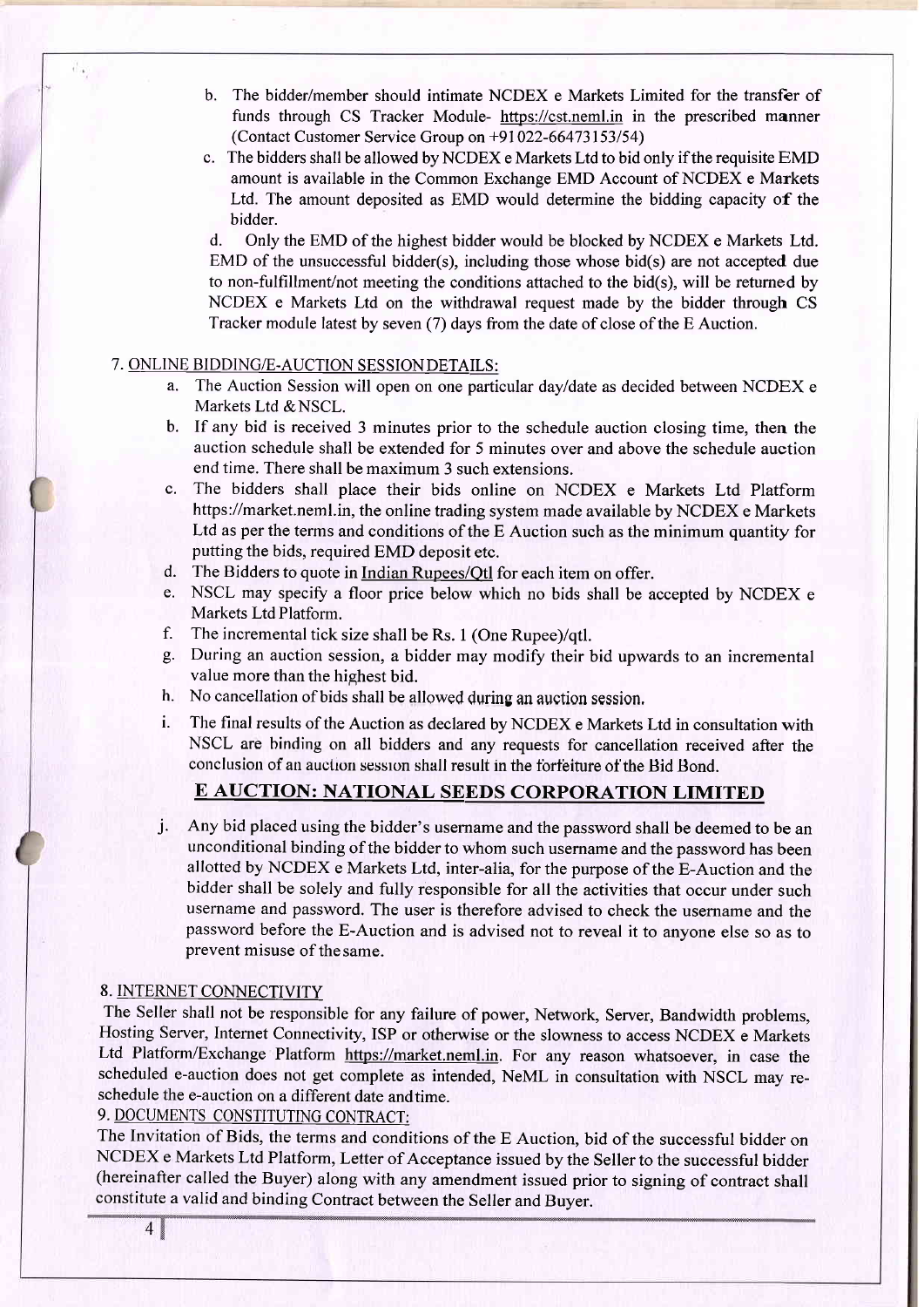#### 10. TRANSACTION CHARGES:

NCDEX e Market Ltd will charge transaction charge of 0.50% (Plus GST Extra) ofthe actual sale value, which NeML will deduct from the EMD deposited by the buyer after the settlement of goods.

## 11. PAYMENT AND LIFTING OF THE STOCKS:

a. The Buyer will be required to pay 20% of contract value within 3 consecutive bank working days from the date of awarding e Auction, remaining 80% within next 7 bank working days from delivery order generation. The payments need to be made into the bank account of NSCL by way of Direct Transfer/RTGS in the bank account having details in Annexure II. No delivery will be made before receiving full payment of auctioned quantity.

b. The seller shall issue delivery order and arrange for counting of Non-Seeds equal to the auctioned quantity. The Seller's responsibility shall cease once the goods leave the warehouse premises and no claim from the Buyer will be entertained thereafter.

c. The Non-Seeds stock will be released to the successful bidder on "as is where is basis" by removing tags, labels and defacing the container/Non-Seeds, in case of with Non-Seed auction/tender, otherwise the arrangement for gunny Non-Seed/packing materials will also have to be made by buyers/party.

d. Staggered lifting permitted, however no delivery will be made before receiving full payrnent (excluding EMD) of allotted quantity. The lifting of the Non-Seeds must be completed within 15 days from the award of e auction, if due to certain unavoidable circumstances it is not possible for NSCL to deliver the Non-Seeds with in stipulated period, NSCL can enhance the delivery period as may be necessary. The Non-Seeds sold can be kept in the godown at the risk of the purchaser for a period of l5days from the stipulated lifting period (15 days from the award of e auction) on payment of godown rent @ of Rs.0.50 per qtls , per day which will be charged extra. If the Non-Seeds is not lifted within the said period, the NSCL reserye the right to forfeit the whole deposit amount along with EMD without prior intimation and resell the Non-Seeds at the buyer's risk and cost and entire loss due to variation in selling price will be recovered from the purchaser along with other incidental charges.

e. The loading and Weighment charges are to be borne by the Buyer.

f. In the event of the failure by the Seller to deliver the auctioned Non-Seeds within the stipulated time including the enhanced period for the Buyer to take the physical delivery of the same despite the Buyer approaching for lifting, NCDEX e Markets Ltd shall refund the EMD amount to the Buyer and the transaction shall stand cancelled.

#### 12. FORCE MAJEURE:

Should any of the force majeure circumstances, namely act of God, natural calamity, fire, GovernmentoflndiaPolicy, restrictions(excludinganystocklimits), strikesorlock-outsbyworkmen, war, military operations of any nature and blockades preventing the Seller/Buyer from wholly or partially carrying out their contractual obligations, the period stipulated for the performance of the Contract shall be extended for as long as these circumstances prevail, provided that, in the event of these circumstances continuing for more than two months, either party shall have the right to refuse to fulfill its contractual obligations without title to indemnification of any losses it may thereby sustain. The party unable to carry out its contractual obligations shall immediately advise the other party of the commencement and the termination of the circumstances preventing the performance ofthe contract. A certificate issued by the respective Chamber of Commerce shall be sufficient proof of the existence and duration of such circumstances.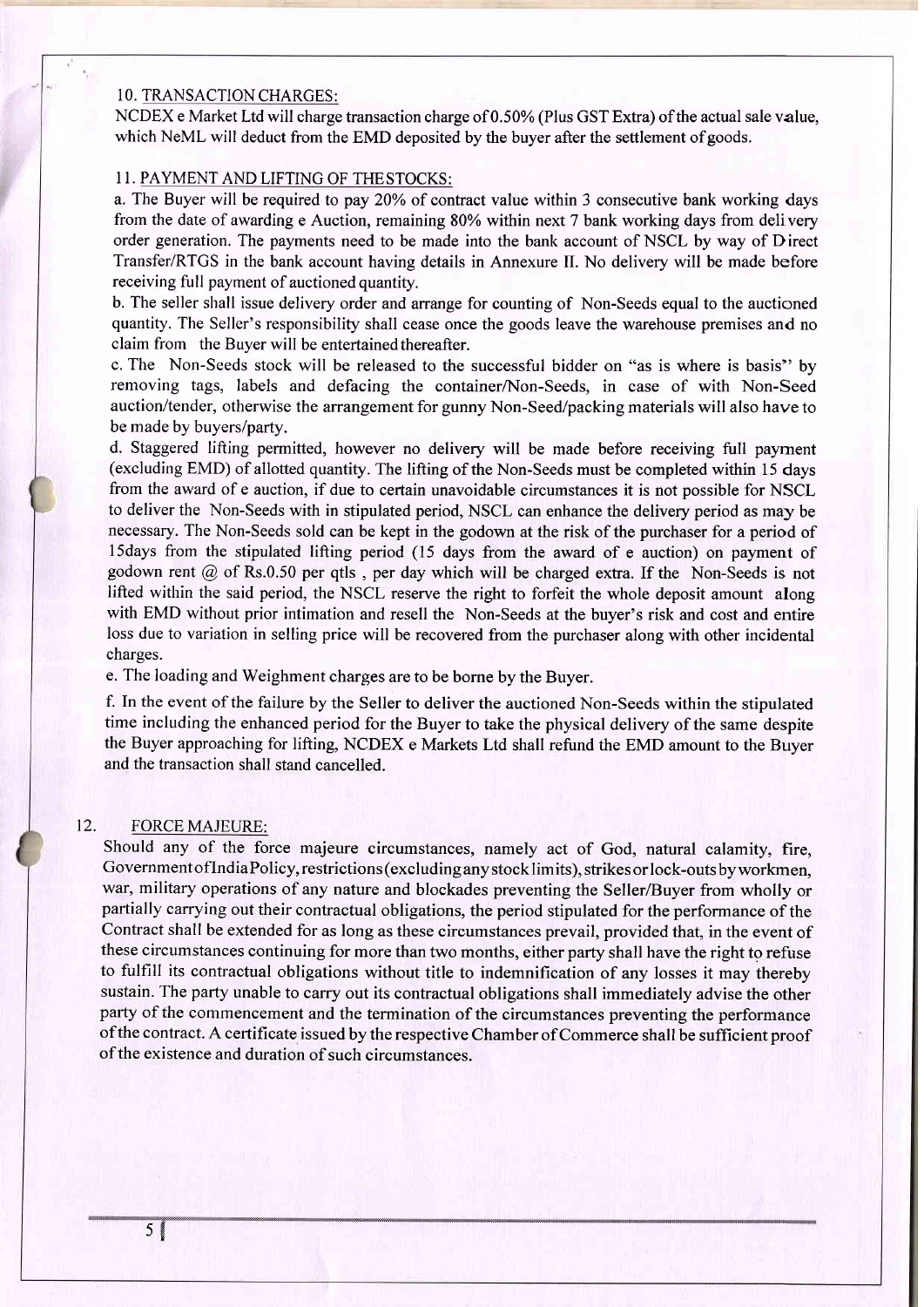#### .' 13. Resolution of Disputes:

l3.l In case of any disputes relating to sale including the interpretation of any of the Clause/Clauses of the tender, the matter shall be referred to Chairman NSCL for resolution of dispute.

13.2In case of any disputes remain unresolved or any party is dissatisfied with the decision taken by the Chairman, the matter shall be referred to a sole Arbitrator to be appointed by the CMD of NSCL at its sole and absolute discretion. The arbitration shall be held in New Delhi and the decision of the arbitrator shall be final and binding on both parties to the arbitration. The arbitration will be conducted in accordance with Arbitration and Conciliation Act, 1996 along with its amendments from to time.

13.3 Court situated New Delhi to the exclusion of all other courts in India. onlv shall have the jurisdiction in the matter.

13.4 NeML shall not be responsible for any dispute arising between the buyer and seller relating contract note herein mentioned above or anything related thereto. Both Buyer and Seller agree and acknowledge that NeML shall not be made party to any litigation, suit, petition, application, arbitration or appeal arising from the dispute between buyer and seller except NeML gross negligence or willful misconduct. NeML is merely providing electronic trading platform for the purpose of facilitation of trade and both the buyer and the seller agree and accept to indemnify and keep NeML indemnified from all the claims, losses or expenses that NeML may incur/suffer as a result of NeML being a party to any dispute between buyer and seller.

#### 14. CORRUPT PRACTICES:

In case of any bribe, commission, advantages offered or promised by or on behalf of the Buyers to any officer/ employee/ servant of the NSCL then such Buyers shall be debarred from the tender enquiry in addition to initiating criminal action and blacklisting. Canvassing in any form on the part of the Buyer or on his behalf at any stage of tender process or while taking delivery will be treated as violation of terms and conditions of tender. If such instances are noticed the Buyer will be blacklisted for a minimum period of 3 years.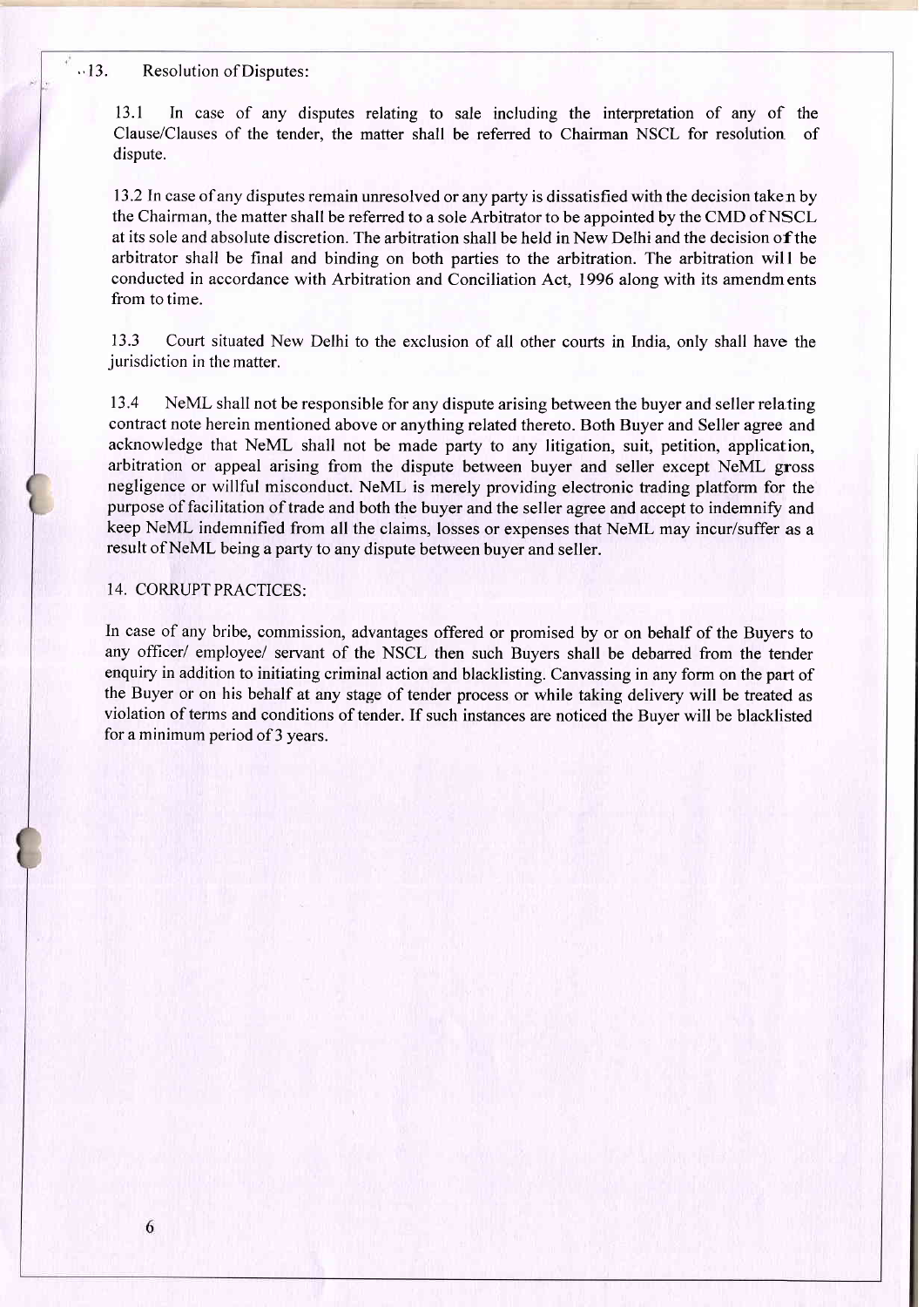# E AUCTION: NATIONAL SEEDS CORPORATION LIMITED

Annexure-I

| Sr.<br><b>No</b> | Crop  | Variety               | Quantity<br>(qtls) | <b>Destination</b>                                                     |
|------------------|-------|-----------------------|--------------------|------------------------------------------------------------------------|
|                  | Wheat | <b>Bread</b><br>Wheat | 266                | Area Manager, National seeds<br>Corporation Ltd, E-112/113, Industrial |
| $\overline{2}$   | Wheat | Durum<br>Wheat        | 25.2               | Area, Sanwer Road, Indore (MP)<br>M-9993 0037 14, 0731-2720211         |
|                  | Total |                       | 291.2              |                                                                        |

Details of Auctionable Non-Seeds

\*Note: Bidders are advised to see the stock before quoting the auction rates.

Annexure-II

| OFFICE NAME                                  | <b>Bank Name</b>                                    | Account<br>Number | <b>Branch Name</b> | <b>IFSC</b> Code |
|----------------------------------------------|-----------------------------------------------------|-------------------|--------------------|------------------|
| National Seeds<br><b>Corporation Limited</b> | State Bank of India   32933247215   SME, Govindpura |                   |                    | SBIN0001253      |

SA OTOGland